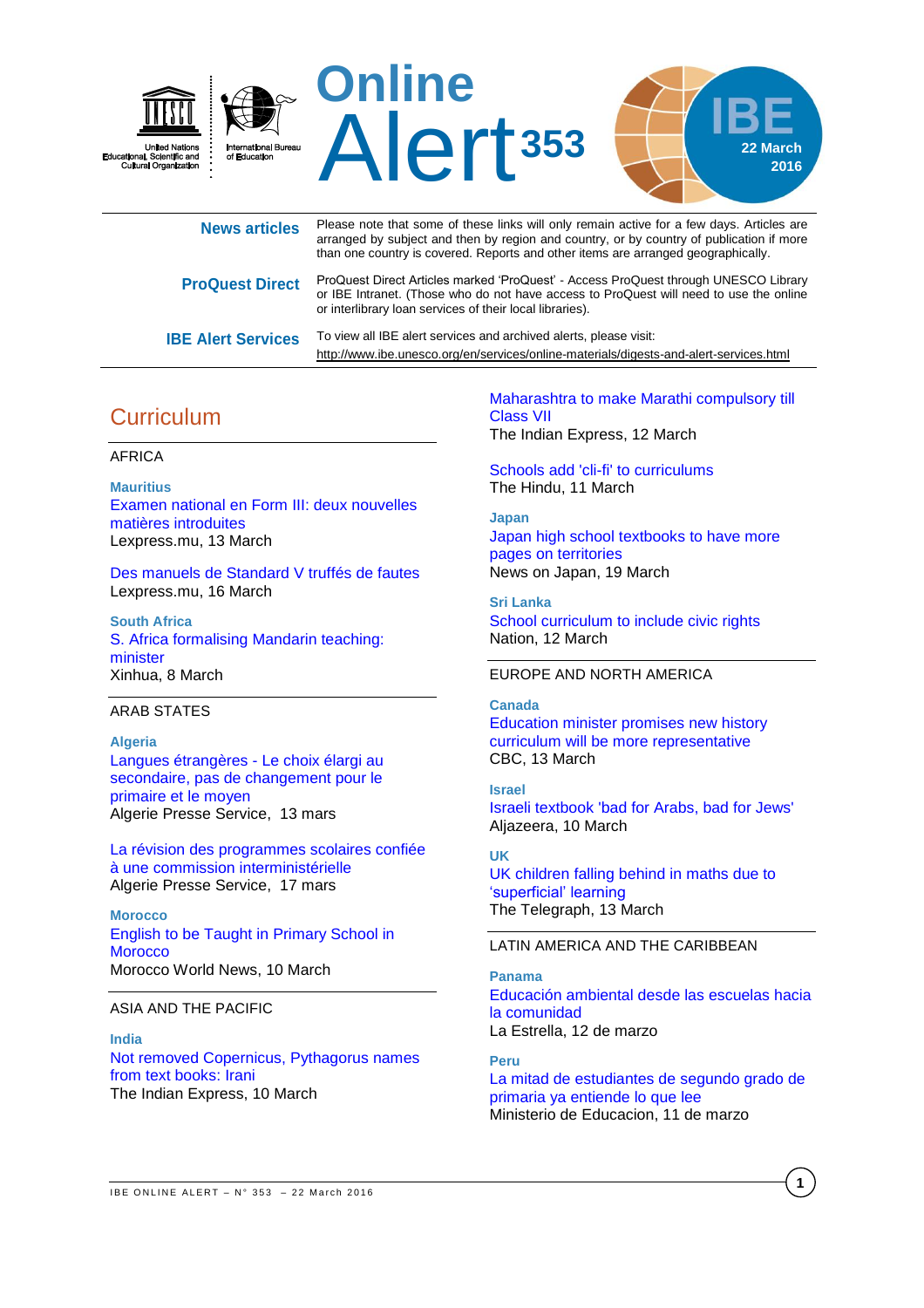# Early Childhood Education

### ASIA AND THE PACIFIC

**Japan** [Panel backs flexible scheduling of classes at](http://newsonjapan.com/html/newsdesk/article/115642.php)  [elementary school](http://newsonjapan.com/html/newsdesk/article/115642.php) News on Japan, 15 March

# Education Reform

### AFRICA

**Madagascar** Examen officiel - [Correction plus stricte des](http://fr.allafrica.com/stories/201603150885.html)  [épreuves du CEPE](http://fr.allafrica.com/stories/201603150885.html) L'Express de Madagascar, 15 mars

### ARAB STATES

**Morocco** [Réforme de l'enseignement. Les premiers](http://www.leconomiste.com/article/995179-r%C3%A9forme-de-l%E2%80%99enseignement)  [chantiers lances](http://www.leconomiste.com/article/995179-r%C3%A9forme-de-l%E2%80%99enseignement) L'Economiste, 16 mars

### ASIA AND THE PACIFIC

**China** [China to deliver five-year plan on education](http://news.xinhuanet.com/english/2016-03/09/c_135172029.htm) Xinhua, 9 March

### EUROPE AND NORTH AMERICA

**Azerbaijan** [The discussions on the transition to a 12-year](http://edu.gov.az/en/page/9/12195)  [general education system began](http://edu.gov.az/en/page/9/12195) Ministry of Education, 9 March

**UK**  [Budget sets out academies plan and longer](Budget%20sets%20out%20academies%20plan%20and%20longer%20school%20day)  [school day](Budget%20sets%20out%20academies%20plan%20and%20longer%20school%20day) BBC, 16 March

## Education System

### ASIA AND THE PACIFIC

**China** [Marxism remains in education: minister](http://news.xinhuanet.com/english/2016-03/10/c_135176375.htm) Xinhua, 10 March

[China's education development medium-high](http://news.xinhuanet.com/english/2016-03/10/c_135176342.htm)  [level globally: minister](http://news.xinhuanet.com/english/2016-03/10/c_135176342.htm)

Xinhua, 10 March

**India**  [India among countries using innovative](http://indianexpress.com/article/education/india-among-countries-using-innovative-teaching-techniques-says-survey/)  [teaching techniques, says](http://indianexpress.com/article/education/india-among-countries-using-innovative-teaching-techniques-says-survey/) report The Indian Express, 14 March

### LATIN AMERICA AND THE CARIBBEAN

**Honduras** [Honduras Minister of Education Outlines Key](http://www.unesco.org/new/en/media-services/single-view/news/honduras_minister_of_education_outlines_key_challenges_and_policies/#.VufpTvnhCUk)  [Challenges and Policies](http://www.unesco.org/new/en/media-services/single-view/news/honduras_minister_of_education_outlines_key_challenges_and_policies/#.VufpTvnhCUk) UNESCO Media Sevices, 14 March

## Gender

### AFRICA

**Nigeria**  [Nigeria Has Closed Gender Gap in Education,](http://allafrica.com/stories/201603101116.html)  [But... –](http://allafrica.com/stories/201603101116.html) Survey Vanguard, 10 March

### ASIA AND THE PACIFIC

[Do Southeast Asia, PH have gender equality in](http://www.rappler.com/move-ph/124515-philippines-southeast-asia-gender-gap-education-unesco-atlas)  [education?](http://www.rappler.com/move-ph/124515-philippines-southeast-asia-gender-gap-education-unesco-atlas) Rappler, 5 March

### LATIN AMERICA AND THE CARIBBEAN

**Mexico** [Aurelio Nuño destaca avances en equidad de](http://www.informador.com.mx/mexico/2016/650331/6/aurelio-nuno-destaca-avances-en-equidad-y-genero.htm)  [género](http://www.informador.com.mx/mexico/2016/650331/6/aurelio-nuno-destaca-avances-en-equidad-y-genero.htm) Informador.mx, 14 de marzo

INTERNATIONAL

[International Women's Day: Sexism rife in](http://www.bbc.com/news/education-35745327)  [textbooks, says Unesco](http://www.bbc.com/news/education-35745327) BBC, 8 March

## Inclusive Education

### AFRICA

**South Africa** [All Disabled Children Should Be in School –](http://allafrica.com/stories/201603101330.html) [Zuma](http://allafrica.com/stories/201603101330.html) News 24 Wire, 10 March

### ARAB STATES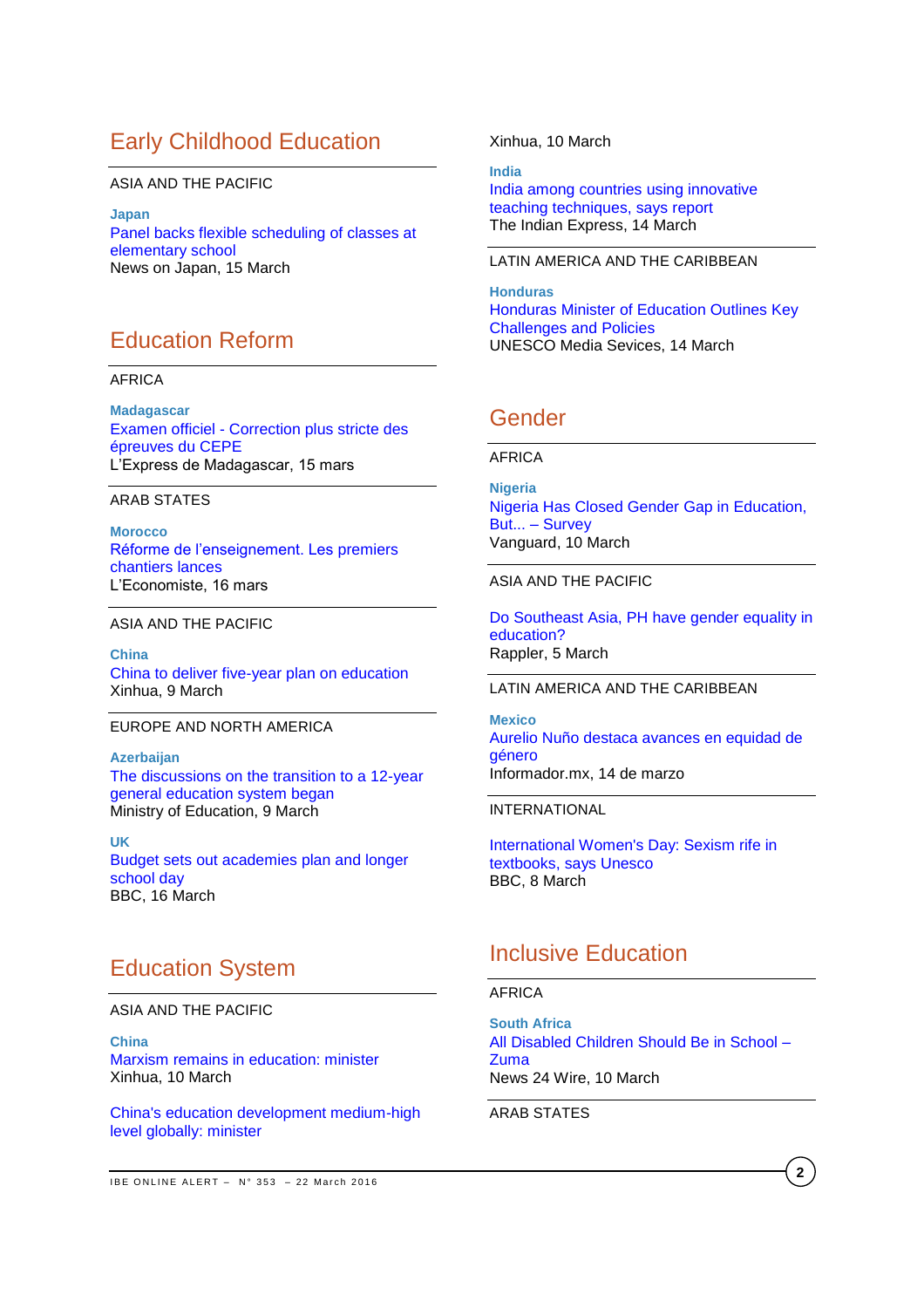### **Algeria**

[Appel à la scolarisation et une prise en charge](http://fr.allafrica.com/stories/201603142596.html)  [pluridisciplinaire des enfants autistes](http://fr.allafrica.com/stories/201603142596.html) Algerie Presse Service, 14 mars

**United Arab Emirates** [Unesco chief: 85m children out of school](http://gulfnews.com/news/uae/education/unesco-chief-85m-children-out-of-school-1.1689566) Gulf News, 13 March

### LATIN AMERICA AND THE CARIBBEAN

**Ecuador** [MinEduc recibe reconocimiento público por](http://educacion.gob.ec/mineduc-recibe-reconocimiento-publico-por-desarrollo-de-estrategias-de-inclusion-educativa/)  [desarrollo de estrategias de Inclusión](http://educacion.gob.ec/mineduc-recibe-reconocimiento-publico-por-desarrollo-de-estrategias-de-inclusion-educativa/)  **[Educativa](http://educacion.gob.ec/mineduc-recibe-reconocimiento-publico-por-desarrollo-de-estrategias-de-inclusion-educativa/)** Ministerio de Educacion, 10 de marzo

**Peru**

Profesionales [no docentes serán contratados](http://www.minedu.gob.pe/n/noticia.php?id=37112)  [para reforzar atención de niños con](http://www.minedu.gob.pe/n/noticia.php?id=37112)  [discapacidad](http://www.minedu.gob.pe/n/noticia.php?id=37112) Ministerio de Educacion, 11 de marzo

## Teacher Education

### AFRICA

**Mali** [Next phase of quality education project](http://www.ei-ie.org/en/news/news_details/3899)  [launched](http://www.ei-ie.org/en/news/news_details/3899) Education International, 11 March

**Nigeria**  [Niger Govt to Partner Cambridge University](http://allafrica.com/stories/201603140221.html)  [On Teacher Training](http://allafrica.com/stories/201603140221.html) Daily Trust, 12 March

### LATIN AMERICA AND THE CARIBBEAN

**Colombia** [Estas son las medidas con las que mejorarán](http://www.eltiempo.com/estilo-de-vida/educacion/medidas-para-maestros-del-pais/16530168)  [la formación de maestros](http://www.eltiempo.com/estilo-de-vida/educacion/medidas-para-maestros-del-pais/16530168) El Tiempo, 7 de marzo

**Ecuador** [Ecuador evaluará a todos los maestros de](http://www.andes.info.ec/es/noticias/ecuador-evaluara-todos-maestros-instituciones-publicas-garantizar-calidad-educacion.html)  [instituciones públicas para garantizar la](http://www.andes.info.ec/es/noticias/ecuador-evaluara-todos-maestros-instituciones-publicas-garantizar-calidad-educacion.html)  [calidad de la educación](http://www.andes.info.ec/es/noticias/ecuador-evaluara-todos-maestros-instituciones-publicas-garantizar-calidad-educacion.html) Andes, 14 de marzo

**Mexico** [Nuño presenta estrategia de formación](http://www.informador.com.mx/mexico/2016/649025/6/nuno-presenta-estrategia-de-formacion-continua-de-profesores.htm)  [continua de profesores](http://www.informador.com.mx/mexico/2016/649025/6/nuno-presenta-estrategia-de-formacion-continua-de-profesores.htm) Informador, 7 de marzo

**Uruguay** [Lanzarán en 2017 carrera de maestro en](http://www.elobservador.com.uy/lanzaran-2017-carrera-maestro-primera-infancia-n881385)  [primera infancia](http://www.elobservador.com.uy/lanzaran-2017-carrera-maestro-primera-infancia-n881385) El Observador, 14 de marzo

# Reports, publications, etc.

### AFRICA

**Mali** [Enseignement de la lecture/écriture: module](http://unesdoc.unesco.org/images/0024/002439/243972f.pdf)  [thématique](http://unesdoc.unesco.org/images/0024/002439/243972f.pdf) UNESCO Office Bamako, 2015

[Evaluation des apprentissages](http://unesdoc.unesco.org/images/0024/002439/243971f.pdf) scolaires: [module thématique](http://unesdoc.unesco.org/images/0024/002439/243971f.pdf) UNESCO Office Bamako, 2015

[Enseignement des mathématiques: module](http://unesdoc.unesco.org/images/0024/002439/243970f.pdf)  [thématique](http://unesdoc.unesco.org/images/0024/002439/243970f.pdf) UNESCO Office Bamako, 2015

[Gestion de l'école en période de crise et post](http://unesdoc.unesco.org/images/0024/002439/243968f.pdf)[crise: module thématique](http://unesdoc.unesco.org/images/0024/002439/243968f.pdf) UNESCO Office Bamako, 2015

**Zambia** [Education Public Expenditure Review in](https://openknowledge.worldbank.org/bitstream/handle/10986/23883/K8640.pdf?sequence=2&isAllowed=y)  [Zambia](https://openknowledge.worldbank.org/bitstream/handle/10986/23883/K8640.pdf?sequence=2&isAllowed=y) World Bank Group, March 2016

### ASIA AND THE PACIFIC

**Thailand** [School and teaching practices for twenty-first](http://unesdoc.unesco.org/images/0024/002440/244022e.pdf)  [century challenges: lessons from the Asia-](http://unesdoc.unesco.org/images/0024/002440/244022e.pdf)[Pacific region, regional synthesis report;2014](http://unesdoc.unesco.org/images/0024/002440/244022e.pdf)  [regional study on transversal competencies in](http://unesdoc.unesco.org/images/0024/002440/244022e.pdf)  [education policy and practice \(Phase II\)](http://unesdoc.unesco.org/images/0024/002440/244022e.pdf) UNESCO Office Bangkok, 2016

### EUROPE AND NORTH AMERICA

### **Europe**

[Study on the Diversity within the Teaching](http://ec.europa.eu/education/library/study/2016/teacher-diversity_en.pdf)  [Profession with Particular Focus on Migrant](http://ec.europa.eu/education/library/study/2016/teacher-diversity_en.pdf)  [and/or Minority Background](http://ec.europa.eu/education/library/study/2016/teacher-diversity_en.pdf) Vicki Donlevy, Anja Meierkord, Aaron Rajan, ECORYS, European Commission, 2016

### **France**

### [L'introduction de blocs de compétences dans](http://cache.media.education.gouv.fr/file/2015/23/3/2015-078_blocs_competences_531233.pdf)  [les diplômes professionnels](http://cache.media.education.gouv.fr/file/2015/23/3/2015-078_blocs_competences_531233.pdf)

Inspection générale de l'Éducation nationale, Inspection générale de l'administration de l'Éducation nationale et de la Recherche, 2015

**3**